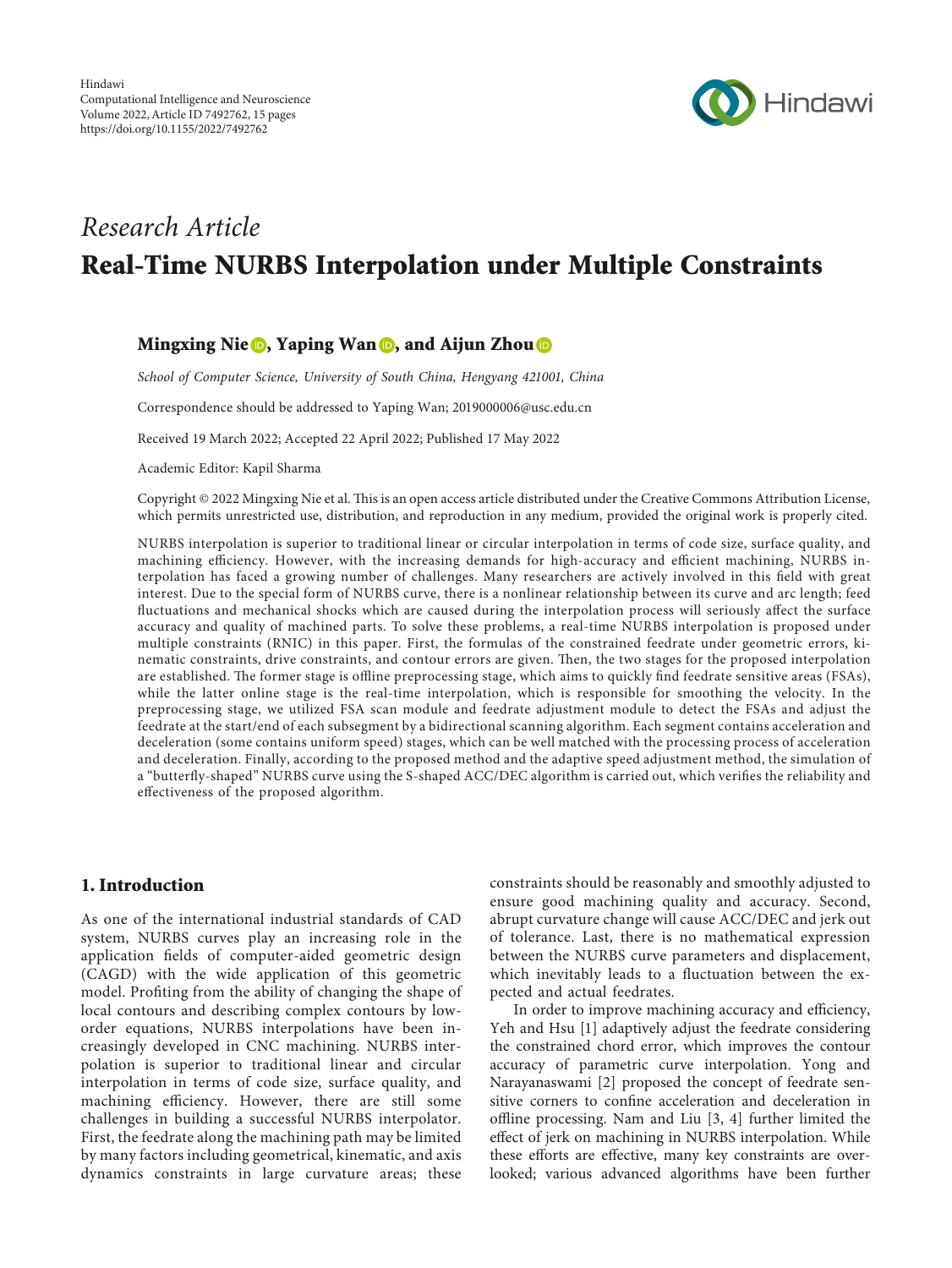developed by many researchers. For example, Sencer et al. [\[5](#page-13-0)] solved the analytical solution of feedrate in the form of cubic B-spline, but the calculation efficiency of this process is low. Sun et al. [\[6\]](#page-13-0) proposed a feedrate scheduling method based on drive constraints. Xavier et al. [[7\]](#page-13-0) developed a velocity profile optimization method based on iterative calculation of intersection points with given constraints. However, this method ignores the influence of contour accuracy. Jia et al. [[8\]](#page-13-0) proposed a NURBS interpolator under kinetic characteristics and contour error constraints, in which the feedrate remained constant in most areas and only changed smoothly in areas with large curvature, but the production efficiency was degraded when utilizing a constant low feedrate without making full use of the motion performance in this method. Ma et al. [[9](#page-13-0)] also considered, from the perspective of axis restriction, maintaining constant feedrate in the sensitive area and smooth transition in the non-sensitive area. Liu et al. [\[10](#page-13-0)] used a linear mathematical model to explore the relationship between feedrate and geometric constraints. Liu et al. [\[11](#page-13-0)] also developed a new feedrate optimization method under multiple constraints and finally fitted to the smooth spline curve. However, these two methods only considered the influence of geometric and axis dynamics errors. Zhong et al. [[12\]](#page-13-0)

further limited the axial velocity, axial acceleration, jerk, and

contour errors through a look-ahead module. Moreover, to mitigate the feed fluctuation to further improve the machining accuracy, many methods have been proposed for NURBS interpolation. Liu et al. [[13](#page-13-0)] proposed a NURBS interpolation using approximation errors, but the calculation coefficient polynomial equation is time-consuming. Liu et al. [[14\]](#page-13-0) proposed a highly accurate interpolation method by establishing an improved quartic equation related to the curve parameter increment to reduce the feedrate fluctuation caused by approximation errors. However, this method obtains a quartic equation by ignoring the higher-order term (order >4), which has limited adaptability. Ni et al. [[15\]](#page-14-0) proposed a round-off error-free feedrate scheduling method. However, this method limits the feedrate to meet the various constraints by increasing the interpolation time, which is not efficient. Song et al. [[16\]](#page-14-0) compensates the interpolation parameters in order to improve the calculation accuracy of the parameters for the next interpolation point. Jiang et al. [\[17](#page-14-0)] presented an iterative feedback interpolator that consists of estimator and corrector stages to restrain the feedrate fluctuation. Chen et al. [\[18](#page-14-0)] developed a NURBS interpolation method for deriving parametric curves based on Steffensen's iterative method to avoid unnecessary feedrate fluctuations. Ji et al. [[19\]](#page-14-0) calculated the interpolation point parameters through iterative correction to obtain the accurate position and reduce the federate fluctuates. However, these methods have difficulty guaranteeing convergence when using iterative methods. To reduce feedrate fluctuations, Wang et al. [[20](#page-14-0)] developed a biinterpolation algorithm using two second-order Taylor expansions in one interpolation cycle. However, the time cost of this algorithm is relatively large.

In addition, much effort has been made to develop feedrate optimization techniques, and many fruitful feedrate scheduling methods have been proposed. The feedrate profile of the linear acceleration and deceleration algorithm [\[21](#page-14-0)–[23](#page-14-0)] is not smooth, and machine vibration will inevitably occur during the movement. In the early days, NURBS interpolation was realized by using the speed adaptive adjustment methods [\[1](#page-13-0), [24\]](#page-14-0), but these methods could not meet the tolerance limits of chord error, acceleration, and jerk. Du et al. [[25](#page-14-0)] developed a complete S-shaped NURBS interpolation under confined jerk, acceleration limits, which adopted compensate on strategies to make the federate more continuous and the arc increment more precise. Lin et al. [\[26\]](#page-14-0) used a look-ahead module to generate smooth feedrate profile to accommodate NURBS curve dynamics. Liu et al. [\[27\]](#page-14-0) proposed the idea of NURBS curve segmentation to construct a new NURBS interpolator to improve contour error accuracy. Sun et al. [\[28\]](#page-14-0) optimize short-line segmented machining using S-shaped ACC/DEC algorithm and time optimization function to obtain better machining accuracy and efficiency. Liu and Leng [\[14](#page-13-0), [29](#page-14-0)] proposed a cubic polynomial NURBS interpolation. However, the cubic polynomial ACC/DEC algorithm is inefficient, and the jerk profile is discontinuous, which will impact the machine tool. Liu et al. [\[30\]](#page-14-0) further improved and proposed the jerkcontinuous NURBS interpolation method, which improved the contour machining accuracy and improved the low flexibility at small curvature sharp corners. However, these methods only consider the influence of the geometric characteristics of the curve and ignore the influence of the dynamic performance and contour error. Ni et al. [[31\]](#page-14-0) proposed a jerk-continuous NURBS interpolation. However, the computational load of this method is high, as the algorithm needs to deal with the coexistence of trigonometric functions and polynomial functions at the same time. Zhao et al. [\[32\]](#page-14-0) applied a jerk-limited method to smooth the sharp corners of the final feedrate profile, which improved the feed correction polynomial to reduce the feed fluctuation. Furthermore, to address the problem of feedrate curve fluctuations in regions of large curvature, Su et al. [\[33\]](#page-14-0) made full use of the local geometric information and adopted the method of sliding arc tube to optimize the target feedrate.

Traditional method is to subsegment the curve and then perform acceleration and deceleration processing based on local geometric information. In fact, when the arc length is less than the shortest requisite ACC/DEC distance, there are many types of ACC/DEC involved, and the processing is very complicated, which is not conducive to the realization of real-time interpolation. This article innovatively proposes a novel bidirectional scanning algorithm. For the curve subsegment with shorter arc length, directly process it at a uniform speed, discarding the complicated ACC/DEC process; for the long curve subsegment, readjust the acceleration end point or deceleration start point according to the acceleration or deceleration distance to meet the S-curve ACC/DEC requirements. This method is simple and efficient to process shorter curves, which is in line with the actual processing process of the special difficult-to-machine parts of the workpiece. Therefore, it can effectively improve the indicated processing quality of the processed part without increasing the hardware cost. Although the processing time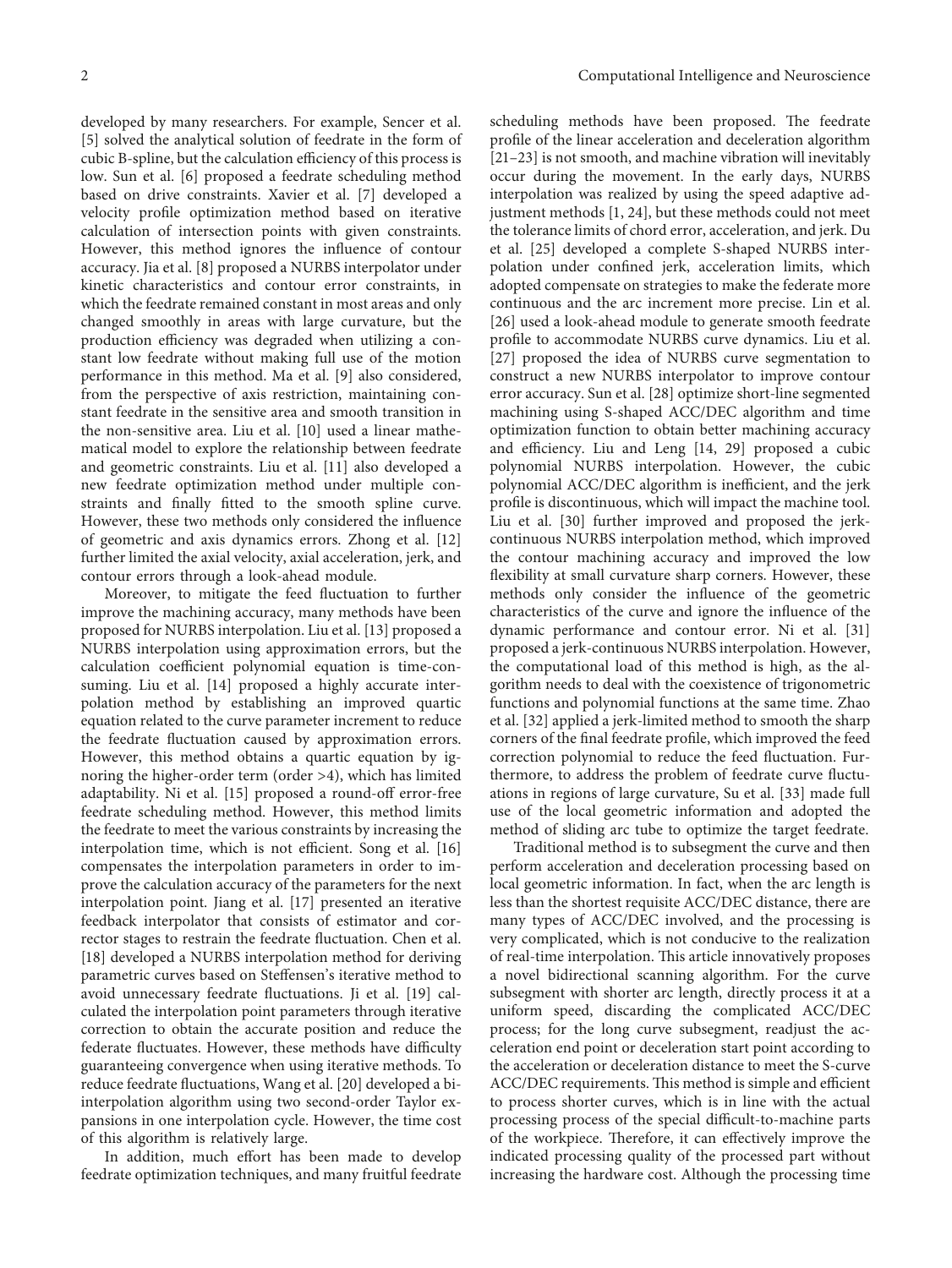Computational Intelligence and Neuroscience 3

is extended to a certain extent, generally speaking, because the arc length of the curve subsegment is shorter, it is meaningful to sacrifice a certain amount of time to obtain higher real-time performance and processing effect.

## **2. The Presented Interpolation Architecture**

*2.1. NURBS Parameter Discretization.* NURBS curves can be represented by parameters as follows:

$$
C(u) = \frac{\sum_{i=0}^{n} N_{i,p}(u)\omega_i p_i}{\sum_{i=0}^{n} N_{i,p}(u)\omega_i}, \quad u_1 \le u \le u_{n+p+1}.
$$
 (1)

where *i* is the index  $i = 0, 1, \ldots, n$ ; { $Pi$ *i*} is the set of control points;  $\{\omega i\}$  is the set of weights; and  $\{Ni, p(u)\}$  is the set of *p*-order B-spline basic functions defined on the non-uniform knot vector **U**,  $U = \{u0, u1, \ldots, un + p + 1\}$ . The *B*spline basic function  $Ni$ ,  $p(u)$  is calculated as

$$
\begin{cases}\nN_{i,p}(u) = \frac{u - u_i}{u_{i+p} - u_i} N_{i,p-1}(u) + \frac{u_{i+p+1} - u}{u_{i+p+1} - u_{i+1}} N_{i+1,p-1}(u), \\
N_{i,0}(u) = \begin{cases}\n1, & u_i < u < u_{i+1}, \\
0, & \text{otherwise,} \n\end{cases}\n\end{cases}\n\tag{2}
$$

The first-order and second-order derivatives of *B*-spline basic functions and NURBS curves are, respectively, given as

$$
N'_{i,p}(u) = \frac{p}{u_{i+p} - u_i} N_{i,p-1}(u) - \frac{p}{u_{i+p+1} - u_{i+1}} N_{i+1,p-1}(u).
$$
\n(3)

The first derivative and second derivative of  $c(u)$  can be calculated as

$$
\begin{cases}\nC'(u) = \frac{\sum_{i=0}^{n} N'_{i,p}(u)\omega_i p_i - c(u) \cdot \sum_{i=0}^{n} N'_{i,p}\omega_i}{\sum_{i=0}^{n} N_{i,p}\omega_i}, \\
C''(u) = \frac{\sum_{i=0}^{n} N''_{i,p}(u)\omega_i p_i - 2c'(u) \cdot \sum_{i=0}^{n} N'_{i,p}\omega_i - c(u) \cdot \sum_{i=0}^{n} N''_{i,p}\omega_i}{\sum_{i=0}^{n} N_{i,p}\omega_i},\n\end{cases} \tag{4}
$$

For a point  $c(u)$  on the NURBS curve, the curvature radius  $\rho(u)$  can be calculated by

$$
\rho(u) = \frac{\|C'(u)^3\|}{\|C'(u) \times C''(u)\|},
$$
\n(5)

where  $\|\cdot\|$  stands for the Euclidean norm and  $\times$  means the exterior product.

In this paper, the Adams-Bashforth-Moulton method (ABM) is adopted to discretize the parameter vector for NURBS interpolation. The ABM method is as follows:

$$
\begin{cases}\n u_{m+1} = u_m + \frac{T}{24} (55 f_k - 59 f_{k-1} + 37 f_{k-2} - 9 f_{k-3}), \\
 f_k = \left| \frac{du}{dt} \right| t = t_m = \frac{v(u_m)}{\left\| C'(u_m) \right\|} = \frac{v(u_m)}{\sqrt{\left( dC_x(u_m)/du_m \right)^2 + \left( dC_y(u_m)/du_m \right)^2 + \left( dC_z(u_m)/du_m \right)^2}},\n\end{cases} \tag{6}
$$

where  $v(u_m)$ , *T*, and *C*<sup> $t$ </sup>( $u_m$ ) are the velocity, the interpo-<br>letten period, and the first derivatives of the NUPPS curve lation period, and the first derivatives of the NURBS curve;  $C_x(u_m)$ ,  $C_y(u_m)$ , and  $C_z(u_m)$  denote the parameter curve;  $u_m$  corresponds to each axis component of the interpolation point  $C(u_m)$  on the curve.

The NURBS interpolation process is continuously affected by geometric errors, motion errors, drive errors, and contour errors. Aiming at the above problems, in the preprocessing stage, under the premise of considering multiple constraints, a real-time NURBS interpolation under multiple constraints (RNIC) is proposed, which can accurately obtain the constrained interpolation feedrate and optimal interpolation points.

*2.2. Architecture of RNIC NURBS Interpolation.* A systematic NURBS interpolator with smoothing feedrate at the FSA under multiple constraints is developed to enhance the interpolator performance with respect to the machining precision and machining quality. The overall structure of the interpolator is shown in Figure [1.](#page--1-0) The interpolator has two stages, namely, the preprocessing stage and the real-time interpolation stage. The former preprocessing stage aims to find the FSA quickly, while the latter real-time interpolation implements velocity smoothing and generation of interpolated toolpath points.

The interpolator comprehensively considers various constraints, breaking through the geometric constraints,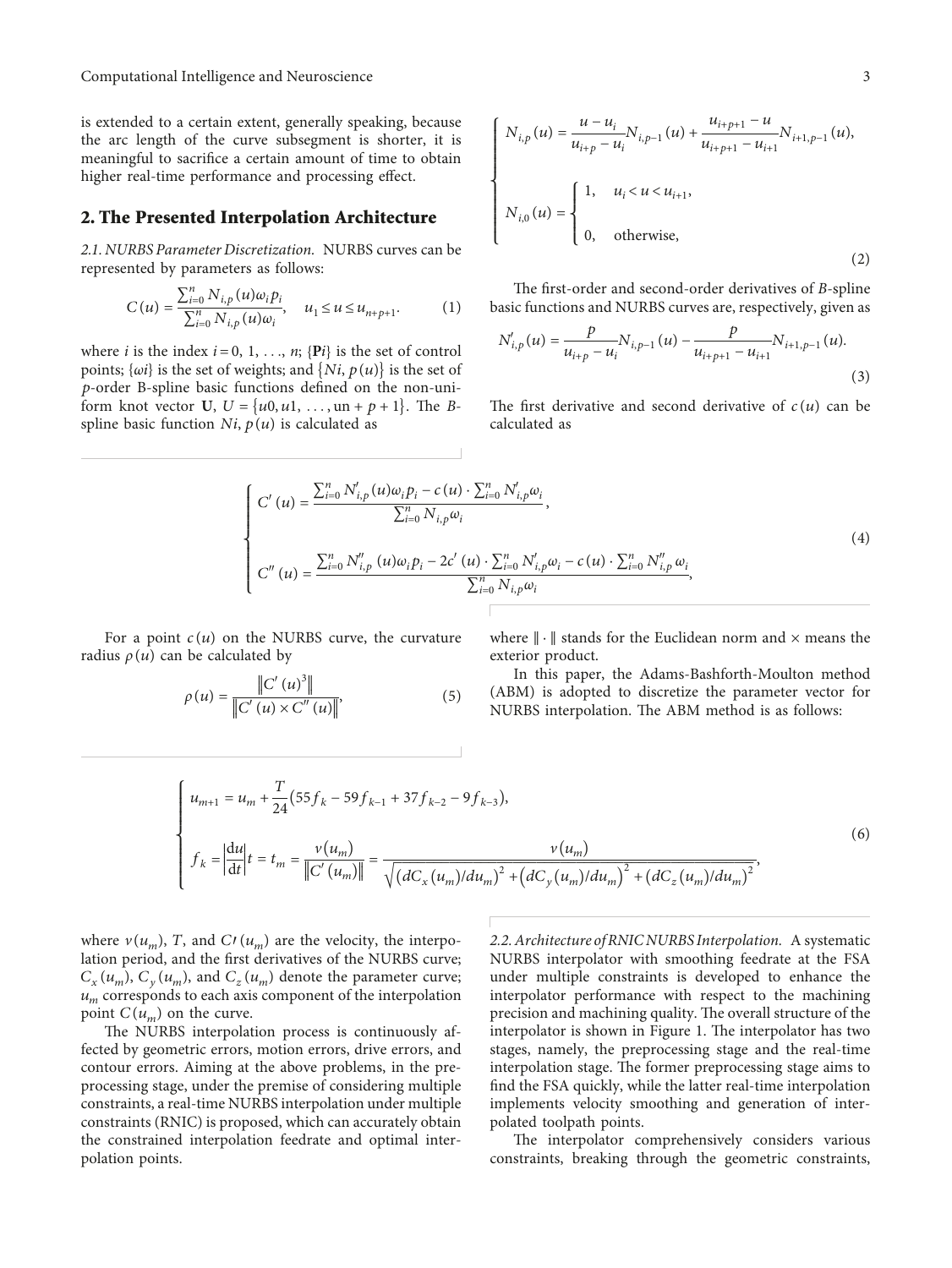

FIGURE 1: The structure of the FSA NURBS interpolator.

kinematic feature constraints, and machine performance constraints of NURBS interpolation, including various constraints such as chord error, velocity, normal acceleration and jerk, contour error, and command feedrate. There are two modules in the preprocessing stage, namely, the FSA scan module and the segment feedrate adjustment module,

which are used to obtain the geometric features required by the NURBS curve as the input for the next step of real-time interpolation.

The goal of the FSA scan module is to efficiently obtain FSAs of the NURBS curve by introducing the first FSA scan algorithm, then find the critical point in each FSA in the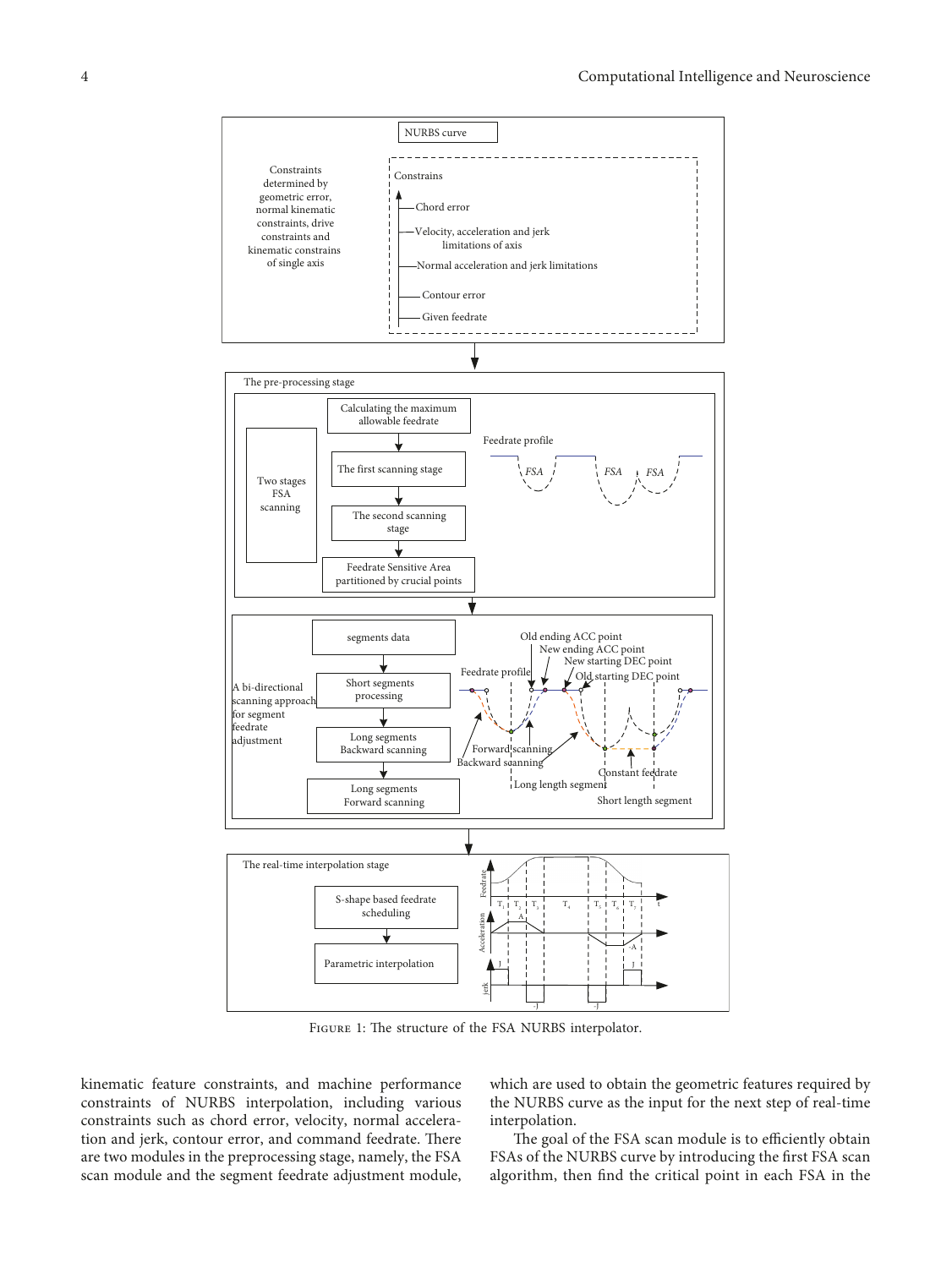second FSA scan algorithm and divide the FSA curve blocks into subsegments, and further get more detailed information about the geometric features of subsegments. The goal of the segment feedrate adjustment module is to optimize the feedrate profile for segments data generated by the former FSA scan module, which includes short segments processing, long segments backward scanning, and long segments forward scanning. During short segments processing, update the feedrate of the start/end point at the beginning and end of the segment to the same smaller speed, and then keep the entire short segment interpolation speed constant; during long segments processing, use backward and forward directions. In the forward scanning process, in order to simplify the processing flow, first set the start/end speed of the beginning and end to the smaller speed, and then obtain the actual maximum allowable feedrate of each segment; in the backward scanning process, the starting point of deceleration for a long segment is obtained.

In the real-time interpolation stage, it is mainly to obtain the feedrate and calculate the precise coordinates of the next interpolation point. The s-shape based feedrate scheduling is adopted to achieve smooth feedrate profile which can greatly improve the accuracy of interpolation.

## 3. Scheduling of the FSA under Multiple Constraints

This paragraph describes the scheduling method of FSA. First, determine the allowable feedrate on the NURBS curve under the constraints of geometric characteristics, dynamic characteristics, etc., and give its corresponding mathematical function formula. Then, the FSAs are detected quickly with a two-stage scanning method, which employs FSA scan and feedrate adjustment modules. The goal of the FSA scan module is to quickly find the FSA, including the maximum allowable feedrate calculation, the first scanning stage, the second scanning stage, and the FSA partition. The goal of the FSA feedrate adjustment is to optimize the start/end feedrate of the acceleration/deceleration phase, which includes intersection processing, backward scanning, and forward scanning.

#### 3.1. Allowable Feedrate under Multiple Constraints

3.1.1. Allowable Feedrate for Chord Error Constraint. Considering the chord  $C(u_i)$ ,  $C(u_{i+1})$  is a tiny segment in Figure [2,](#page--1-0) the arc approximation method can be used to calculate the chord error. In Figure [2,](#page--1-0)  $P(u_i)$  is a point on the circle,  $C(u_i)$  is a point on the curve,  $P(u_i)$  and  $C(u_i)$ are the coincident interpolation points, and the parameter vectors are both  $u_i$ .  $P(u_{i+1})$ ,  $C(u_{i+1})$  are the next estimated interpolation points, and their parameter vectors are both  $u_{i+1}$ .

Considering  $L_i = C(u_i), C(u_{i+1}),$  we can get  $\|P(u_{i+1}) - P(u_i)\| = L_i$ approximated feedrate  $v(u_i) = L_i/T$ , and the formula for calculating chord error  $\delta$  is



FIGURE 2: The chord error representation.

$$
\delta = \rho(u_i) - \sqrt{\rho(u_i)^2 - \left(\frac{v(u_i)T}{2}\right)^2}.
$$
 (7)

 $\rho(u_i)$  is the curvature radius of the interpolated point  $C(u_i)$ , and  $v(u_i)$  is the velocity during the sampling time T. The allowable feedrate  $v_{c1}(\rho(u_i))$  of the interpolated point  $C(u_i)$ for the set maximum chord error  $\delta_{\text{max}}$  is

$$
v_{c1}(\rho(u_i)) = \frac{2\sqrt{2\rho(u_i)\delta_{\max} - \delta_{\max}^2}}{T}.
$$
 (8)

3.1.2. Allowable Feedrate for the Normal Acceleration and Normal Jerk Constraints. Acceleration is the rate at which the speed and direction of an object are changing; it can be broken into its tangent and normal components. Here we first consider the normal acceleration; it can be expressed as

$$
a_n = \frac{v^2}{\rho}.\tag{9}
$$

Therefore, the allowable feedrate  $v_{c2}(\rho(u_i))$  by the normal acceleration constraint is given as

$$
\nu_{c2}(\rho(u_i)) = \sqrt{\rho(u_i)a_{n,\text{max}}},\tag{10}
$$

where  $a_{n, \text{max}}$  is the maximum normal acceleration.

The normal jerk is calculated as

$$
\begin{cases}\n\Delta a_n = ||a_{n+} - a_{n-}|| = 2a_n \sin\left(\frac{\Delta \varphi}{2}\right) = 2\frac{v^2}{\rho} \sin\left(\frac{\Delta \varphi}{2}\right), \\
\Delta t = \frac{\rho \Delta \varphi}{v}, \\
j_n = \lim_{\Delta t \to 0} \frac{\Delta a_n}{\Delta t} = \lim_{\Delta \varphi \to 0} \frac{2v^2/\rho \sin\left(\Delta \varphi/2\right)}{\rho \Delta \varphi/v} = \frac{v^3}{\rho^2}.\n\end{cases}
$$
\n(11)

Hence, the allowable feedrate  $v_{c3}(\rho(u_i))$  for the normal jerk constrained can be derived as

$$
\nu_{c3}(\rho(u_i)) = \sqrt[3]{\rho(u_i)^2 j_{n,\text{max}}}.
$$
\n(12)

where  $j_{n, \text{max}}$  is the maximum normal jerk.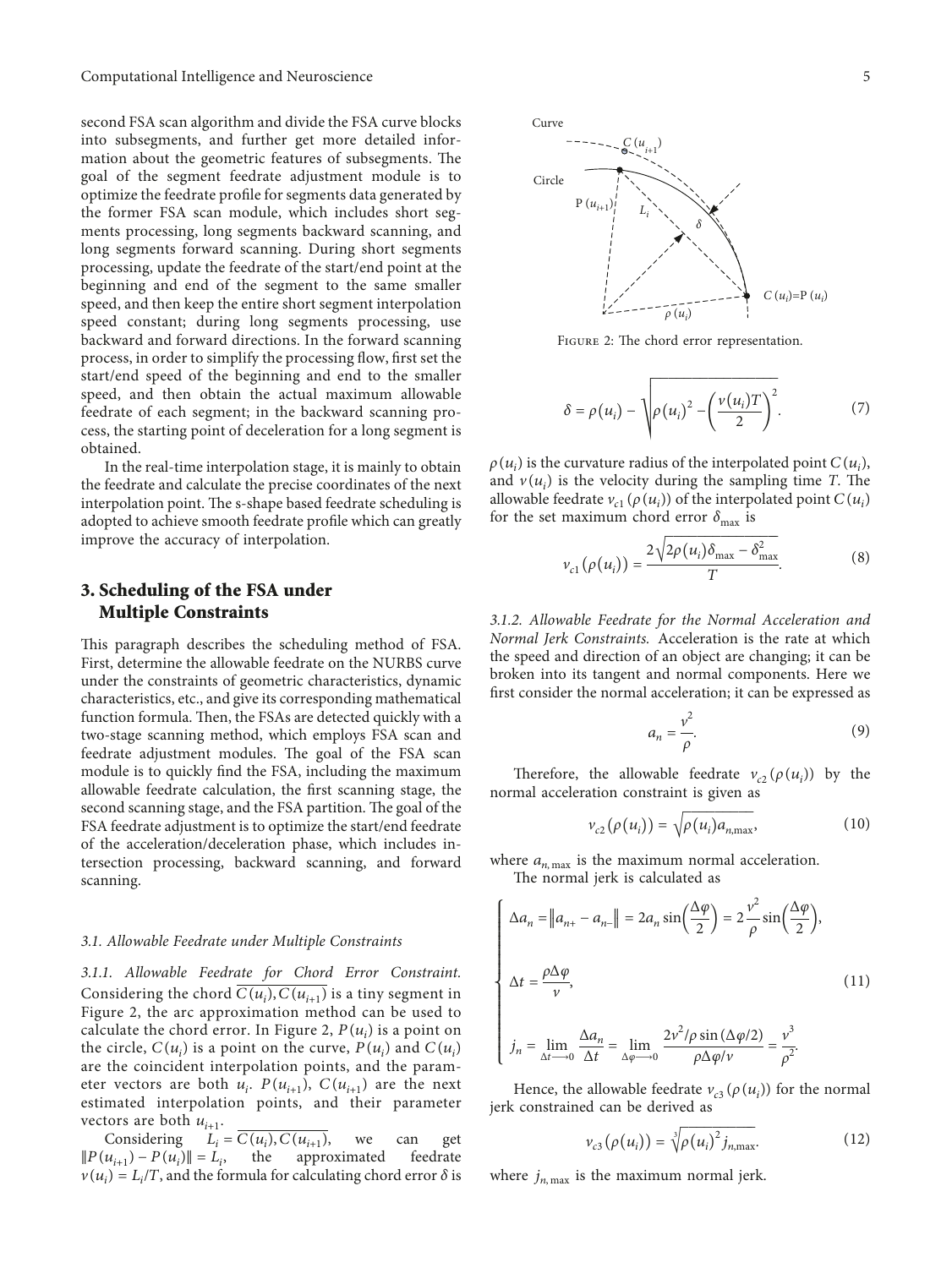

FIGURE 3: The flow chart of the two-stage FSA scan.

3.1.3. Allowable Feedrate for the Contour Error Constraint. The contour error directly affects the machining effect of the workpiece. For this reason, we include the contour error constraint in the preprocessor process to effectively limit the contour error from the source. Accurate estimation of contour errors has a signicant impact on the quality of contour control. The contour error should satisfy the following formula:

$$
\varepsilon < \varepsilon_{\text{lim}},\tag{13}
$$

where  $\varepsilon_{\text{lim}}$  is the given contour error.

The servo-lag induced contour error in real machining is considered as an additional constraint accompanied by the geometric and drive constraints during feedrate scheduling, so that the contour error can be bounded from the source. According to the literature [[8](#page-13-0)], the feedrate constraint formula under the limitation of contour error is introduced as follows:

$$
v_{c4}(\rho(u_i)) = \frac{\sqrt{2\rho(u_i)\varepsilon_{\text{max}}}}{T},
$$
\n(14)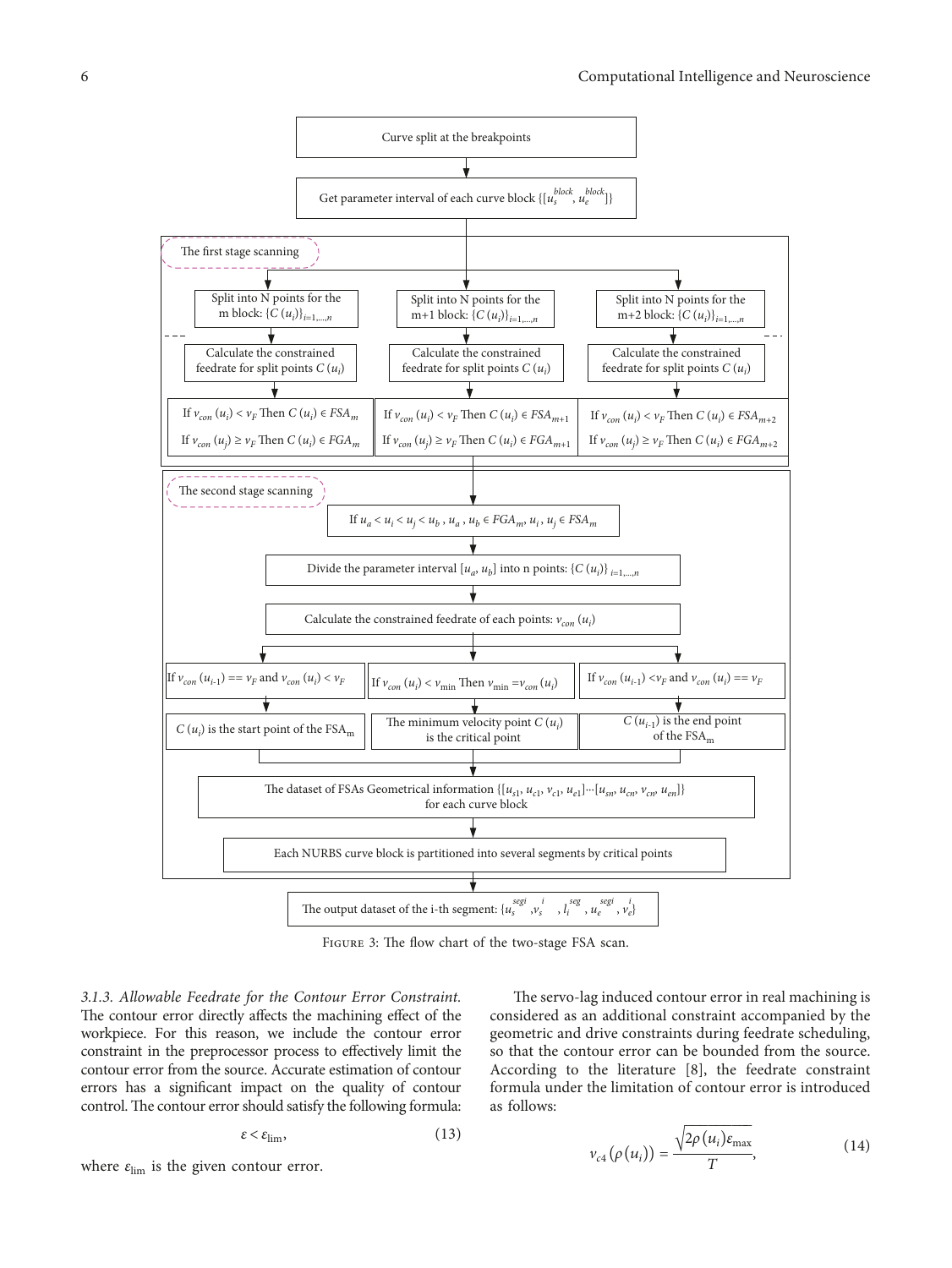<span id="page-6-0"></span>Thus, the constrained interpolation feedrate  $v_{\text{cons}}(u)$  can be obtained as

$$
v_{\text{con}}(u_i) = \min(v_{c1}(\rho(u_i)), v_{c2}(\rho(u_i)), v_{c3}(\rho(u_i)), v_{c4}(\rho(u_i)), V_F). \tag{15}
$$

 $v_{\text{con}}(u_i)$  is the allowable feedrate under multiple constraints. It can be seen that the constrained feedrate is only related to the curvature of the point. However, due to the continuous influence of curve curvature fluctuation, NURBS interpolation will still be affected by the tolerance of tangential acceleration and jerk in the large curvature part. Then, a novel curve subsegmentation method was proposed during the preprocessing stage using a two-stage FSA scan method to obtain sufficient geometric characteristics of the curve. Compared with the existing methods, this method not only considers the optimal speed under various constraints, but also uses the preprocessing process to obtain enough curve geometric characteristic information without adding additional hardware.

#### *3.2. 4e Preprocessing Stage*

*3.2.1. Curve Splitting at Breakpoints.* During acceleration and deceleration on real-time interpolation of NURBS curves, the remaining curve distance needs to be calculated. The adaptive Simpson method can be used to calculate the length of the subsegment of the curve [\[8](#page-13-0), [27](#page-14-0)]. But if there are breakpoints that appear to be discontinuous, C1 continuity is not satisfied which is a necessary condition for adaptive Simpson method. Therefore, the key is to find the breakpoints on the curve and segment the curve with the breakpoint as the boundary.

There are roughly two types of breakpoints [[3\]](#page-13-0). The first type is the points of C0 continuity. The second type is the points with C1 continuity when there are multiple corresponding control points.

Then, the NURBS curve can be segmented into blocks according to these two kinds of breakpoints, and the buffer  $\{[u_s^{\text{block}}], u_e^{\text{block}}]\}$  represented as the parameter interval of i-th block.

*3.2.2. 4e Two-Stage FSA Scan.* Although NURBS curves are roughly divided into blocks according to breakpoints, the interpolation of each block will continue to be affected by the change of curve curvature. In order to realize smoothness interpolation, ACC/DEC feedrate profile needs to be adopted in the interpolation. The more geometrical characteristic obtained, the better the acceleration and deceleration effect.

This paper creatively proposes a two-stage feedrate sensitive area (FSA) scanning method that can efficiently obtain sufficient geometrical characteristic without adding extra burden to real-time interpolation module. FSA represents a special area of the curve, which reflects the area where the allowable feedrate on the curve is less than the commanded feedrate.

TABLE 1: Forward scanning algorithm.

| Forward scanning algorithm |
|----------------------------|
|----------------------------|

| Input: $\{u_s^{segi}, v_s^i, l_i^{seg}, u_e^{segi}, v_e^i\}$ , a, J, N                                                                                             |  |  |  |  |  |
|--------------------------------------------------------------------------------------------------------------------------------------------------------------------|--|--|--|--|--|
| Output: $\{u_s^{segi}, v_s^i, l_i^{seg}, V_{\text{max}}, u_e^{segi}, v_e^i\}.$                                                                                     |  |  |  |  |  |
| 1: Initialize: Set $i = 0$                                                                                                                                         |  |  |  |  |  |
| 2: While $i < N$                                                                                                                                                   |  |  |  |  |  |
| 3: Calculate $S_{\text{acc}}^{\text{req}}(\nu_s^i, \nu_F), S_{\text{dec}}^{\text{req}}(\nu_F, \nu_e^i), S_{\text{acc}/\text{dec}}^{\text{min}}(\nu_s^i, \nu_e^i).$ |  |  |  |  |  |
| 4: If $l_i^{seg} \geq S_{acc/dec}^{\min}(\nu_s^i, \nu_e^i)$ .                                                                                                      |  |  |  |  |  |
| 5: Set $V_{\text{max}} = v_F$ .                                                                                                                                    |  |  |  |  |  |
| 6:<br>else                                                                                                                                                         |  |  |  |  |  |
| $v_s^i = v_a^i = \min(v_s^i, v_s^i)$ .<br>7:                                                                                                                       |  |  |  |  |  |
| 8: Calculate $V_{\text{max}-i}^{\text{act}}$ to satisfy $S(v_s^i, V_{\text{max}-i}^{\text{act}}) = I_i^{\text{seg}}/2$ .                                           |  |  |  |  |  |
| Set $V_{\text{max}} = V_{\text{max}-i}^{\text{act}}$ .<br>9:                                                                                                       |  |  |  |  |  |
| 10: $i +$                                                                                                                                                          |  |  |  |  |  |

TABLE 2: Backward scanning algorithm.

| Backward scanning algorithm                                                         |
|-------------------------------------------------------------------------------------|
| Input: $\{u_s^{segi}, v_s^i, l_i^{seg}, V_{\text{max}}, u_e^{segi}, v_e^i\}, N$     |
| Output: $\{u_s^{segi}, v_s^i, V_{\text{max}}, u_{\text{dec}}, u_e^{segi}, v_e^i\}.$ |
| 1: Initialize: Set $i=0$                                                            |
| 2: While $i < N$                                                                    |
| 3: If $V_{\text{max}} = v_F$ .                                                      |
| 4: Obtained $u_{\text{dec}}^i$ according to reference 26                            |
| 5: else if $V_{\text{max}} < v_F$ .                                                 |
| 6: $s_{\text{dec}} = l_{\text{seq}}^i/2$ .                                          |
| 7: Obtained $u_{\text{dec}}^i$ .                                                    |
| $8: i++$                                                                            |

The first stage of an FSA scanning method is to obtain the FSAs of the curve, and the second stage is to get more detailed information of FSAs, such as the parameter of the start/end point, critical point, and the corresponding constrained feedrate of the FSAs.

In the first stage scanning, the input data is the curve block parameter interval  $[u_s^{\text{block}}, u_e^{\text{block}}]$  which is the output of Ssection [3.1.](#page--1-0) Firstly, the parameter interval is discretized into a set of elements  $\{u_i\}$  by step size  $\Delta u$ . Then, the constrained feedrate  $v_{\text{con}}(u_i)$  of each point  $C(u_i)$  is calculated according to (15). If  $v_{con}(u_i) < v_F$ , then the point  $C(u_i)$  belongs to the feedrate sensitive area (FSA); otherwise, it belongs to the feedrate insensitive area (FIA).

Therefore, the points of the curve block can be classified to FSA and FIA datasets through the first stage scanning. If the FSA set is not empty, it indicates that there are some feedrate sensitive areas in the curve block, and the constrained feedrates of the points in FSA are lower than the command feedrate. If the FIA set is not empty, it indicates that there are some feedrate insensitive areas in the curve block, and the constrained feedrates of the points in the FIA can reach the command value  $v_F$ .

The step size  $\Delta u$  is important in the first stage scanning; the larger the step size is, the fewer the points are. If the step size is very large, some FSAs will be lost, and if the step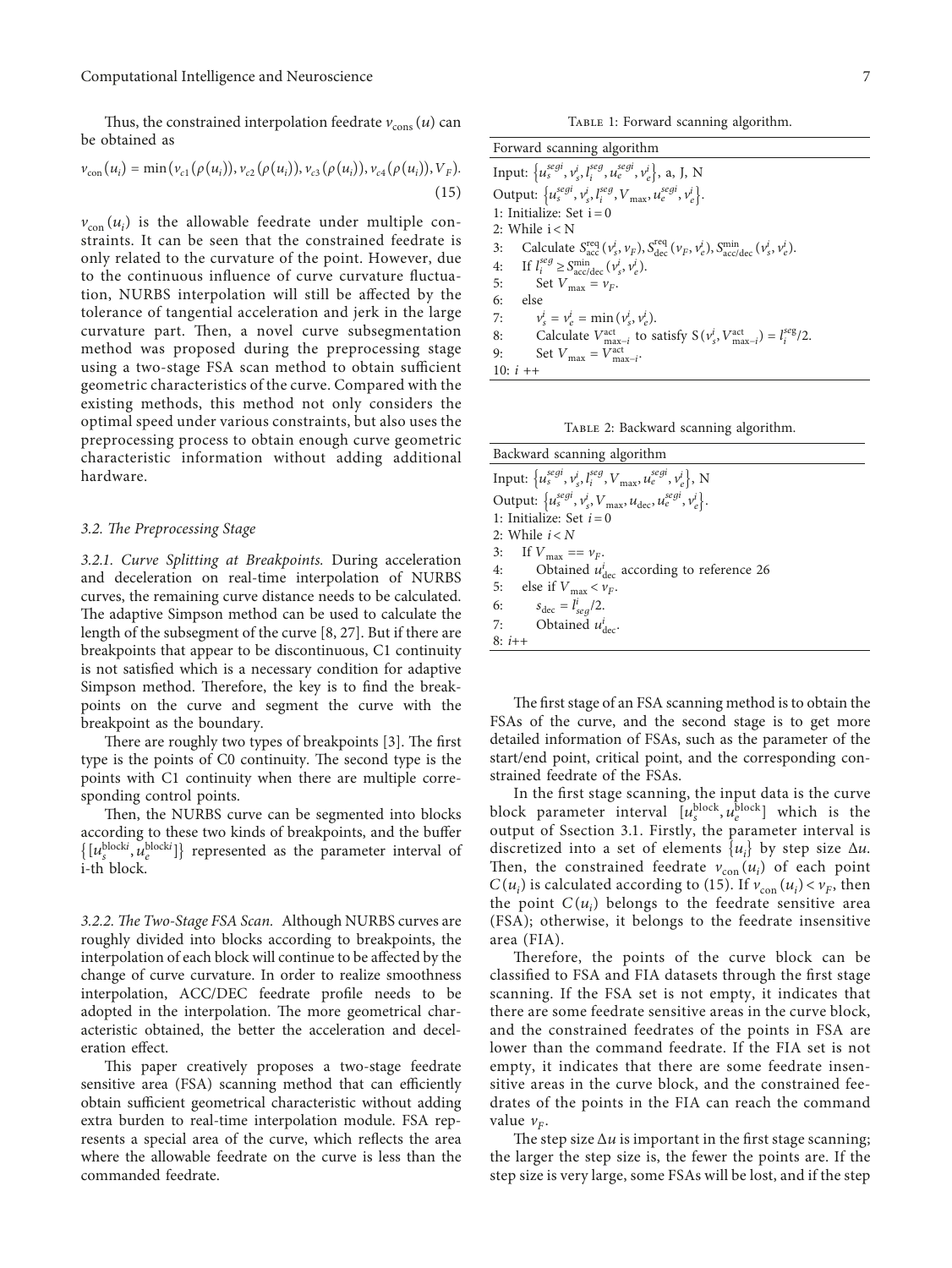

FIGURE 4: The bidirectional scanning method.

size is too small, the processing time will be increased. In actual processing, the step size shall be flexibly selected according to experience and curve characteristics.

After that, the second scanning stage is performed; the input data is the FSA and FIA datasets of the first stage scanning. In this stage, the curve blocks are further divided into subsegment, and it is necessary to obtain the geometrical characteristics information, such as the start/end point of the FSA.

Suppose there are four points  $C(u_a)$ ,  $C(u_b)$ ,  $C(u_i)$ ,  $C(u_i)$ on a curve block, where the parameters  $u_a, u_b \in FGA_m$ , and *u<sub>i</sub>*, *u<sub>j</sub>* ∈ FIA<sub>*m*</sub>, *C*(*u<sub>a</sub>*) and *C*(*u<sub>b</sub>*) are the adjacent points. If  $u_a < u_i < u_b$ , there must exist a feedrate sensitive area in the parameter interval  $[u_a, u_b]$ . So the second stage scanning is carried out for the detailed information of the FSA.

In the second stage scanning, the parameter interval  $[u_a, u_b]$  is discretized into a set of elements  $\{u_i\}_{i=1...n}$  by step size  $\Delta u$ , and the corresponding curve is divided into *n*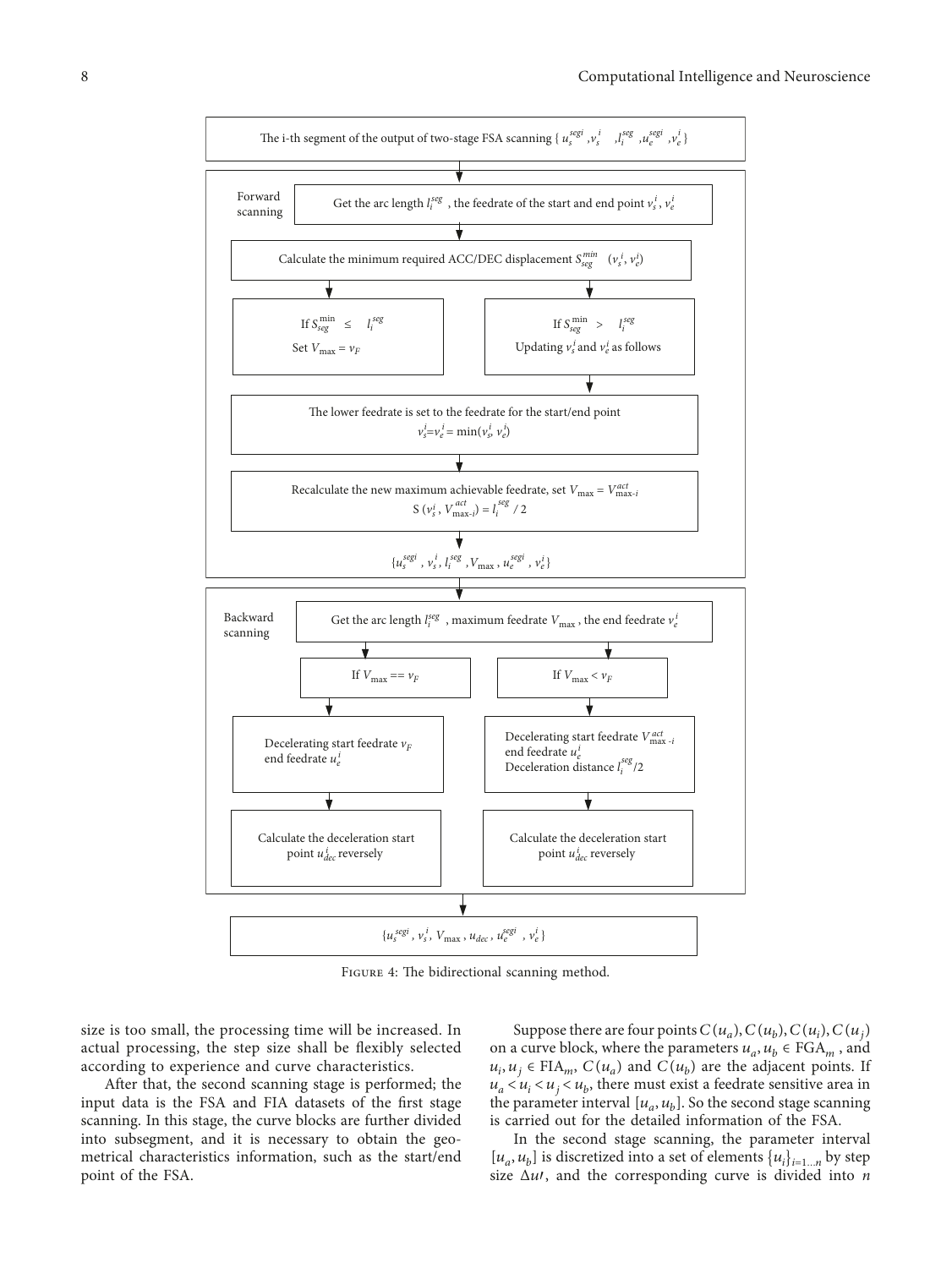points. The constrained velocity of each point  $C(u_i)$  is calculated according to equation (6). If  $v_{con}(u_{i-1}) = v_F$  and  $v_{con}(u_i) < v_F$ , it means that the velocity of the previous point  $C(u_{i-1})$  is exactly equal to the command velocity  $v_F$  and the velocity of the current point  $C(u_i)$  is lower than the command velocity  $v_F$ , and the current point  $C(u_i)$  is considered to be the start point of the FSA; if  $v_{con}(u_i) < v_F$  and  $v_{con}(u_{i+1}) = v_F$ , it means that the velocity of the next point  $C(u_{i+1})$  is exactly equal to the command velocity  $v_F$  and the velocity of the current point  $C(u_i)$  is lower than the command velocity  $v_F$ ; the current point  $C(u_i)$  is considered to be the end point of the FSA; if the velocity of point  $C(u_i)$  is the point with the lowest velocity of all points in the parameter interval  $[u_a, u_b]$ , then point  $C(u_i)$  is considered to be the critical point of the FSA which has the lowest velocity and minimum radius of curvature.

So far, the detailed geometrical feature information of the FSA is obtained, such as the start/end point of the FSA. So the quaternion tuple  $[u_s, u_c, v_c, u_e]$  corresponding to a FSA is got with the parameter  $u<sub>s</sub>$  of the start point, the parameter  $u_c$  of the critical point and its constrained feedrate  $v_c$ , and the parameter  $u_e$  of the end point. To obtain accurate parameter of the critical point, a smaller step size <sup>Δ</sup>*u*′ in the second stage scanning is required, which should be much smaller than the step size  $\Delta u$  in the first stage scanning.

The critical point has minimum radius of curvature and lowest feedrate in an FSA. Therefore, the critical point can be regarded as the start/end point of the acceleration/deceleration process in ACC/DEC feedrate profile. Between the two adjacent critical points, there is only one acceleration process and one deceleration according to the characteristics of NURBS curve. Hence, the curve block can be divided into several subsegments by critical points. This will greatly simplify feedrate planning for the feedrate profile of each subsegment has only one acceleration and one deceleration process.

After the seconde stage scanning, The NURBS curve block can be partitioned into subsegments by critical points with the datasets  $\{u_s^{seg}, v_s^i, l_i^{seg}, u_e^{seg}, v_e^i\}$ , where  $u_s^{segi}$ ,  $u_e^{segi}$ are the parameters of the start point and end point, with the corresponding feedrate  $v_s$  and  $v_g$ , and  $l_i^{seg}$  is the arc length for the parameter interval  $[u_s^{seg}, u_e^{seg}]$ , which can be calculated by the adaptive simpson method  $[8, 27]$  $[8, 27]$  $[8, 27]$  $[8, 27]$ . The flow chart of the two-stage scanning method is shown in Figure [3](#page--1-0).

3.3. A Bidirectional Scanning Approach for the Subsegments. The curve is divided into subsegments according to the critical point following the above method. If the arc length is not long enough, the feedrate cannot reach the command feedrate before deceleration. In addition, when the arc length is too short, even if the feedrate keeps accelerating or decelerating, it cannot reach the end velocity before reaching the endpoint of the subsegment. To deal with the short curve segments, there are seventeen types of feedrate profiles in [\[25\]](#page-14-0), leading to the complex and time consume processing. In another paper, the authors proposed a new method that the scheduled feedrate keeps constant at most areas [\[8](#page-13-0)]; this



FIGURE 5: The butterfly-shaped curve.

TABLE 3: The parameters of the simulation.

| Parameters              | Symbol                     | Unit                           |
|-------------------------|----------------------------|--------------------------------|
| Command feedrate        | $v_{\rm max}$              | $0.2 \text{ mm/ms}$            |
| Normal acceleration     | $a_n$                      | $0.001$ mm/ms <sup>2</sup>     |
| Normal jerk             | $j_{\rm n}$                | $0.0001$ mm/ms <sup>3</sup>    |
| Tangential acceleration | $A_t$                      | $0.001 \text{ mm}/\text{ms}^2$ |
| Tangential jerk         | $J_{t}$                    | $0.0001$ mm/ms <sup>3</sup>    |
| Max chord error         | $\delta_{\text{max}}$      | $0.001$ mm                     |
| Max contour error       | $\varepsilon_{\text{max}}$ | $0.05$ mm                      |

method greatly simplifies the processing process, but the machining efficiency is also greatly reduced.

For dataset  $\{u_s^{segi}, v_s^i, l_i^{seg}, u_e^{segi'}, v_e^i\}$  of the i-th subsegment, the requirement ACC/DEC displacements can be deduced as follows:

$$
S_{\text{acc}/\text{dec}}^{\text{req}}\left(v_s^i, v_e^i\right) = S_{\text{acc}}^{\text{req}}\left(v_s^i, v_F\right) + S_{\text{dec}}^{\text{req}}\left(V_{\text{max}}, v_e^i\right) + nT v_F, \quad (16)
$$

where  $S_{\text{acc/dec}}^{\text{req}}(v_s^i, v_e^i)$  is the requirement ACC/DEC displacements,  $S_{\text{acc}}^{\text{req}}(v_s^i, V_{\text{max}})$  is the acceleration displacements,  $S_{\text{dec}}^{\text{req}}(V_{\text{max}}, v_e^i)$  is the deceleration displacements, and  $v_F$  is the command feedrate. There will exits a constant feedrate profile between acceleration and deceleration when  $n > 0$  for. The minimum required ACC/DEC displacement is obtained if  $n = 0$  as follows:

$$
S_{\text{acc/dec}}^{\text{min}}\left(v_s^i, v_e^i\right) = S_{\text{acc}}^{\text{req}}\left(v_s^i, v_F\right) + S_{\text{dec}}^{\text{req}}\left(v_F, v_e^i\right). \tag{17}
$$

And if

$$
l_i^{\text{seg}} < S_{\text{acc/dec}}^{\text{min}}\left(v_s^i, v_e^i\right),\tag{18}
$$

it means that the arc length  $l_i^{seg}$  is shorter than minimum required ACC/DEC displacement, and the feedrate profile of the segment cannot achieve the command federate  $v_F$  during the ACC/DEC procedure. If the arc length  $l_i^{seg}$  is longer than minimum required ACC/DEC displacement, the feedrate profile can accelerating from  $v_s^i$  to  $v_F$  and decelerating from  $v_F$  to  $v_e^i$ . In this case, the start point of the deceleration should be decided precisely for the real-time interpolation.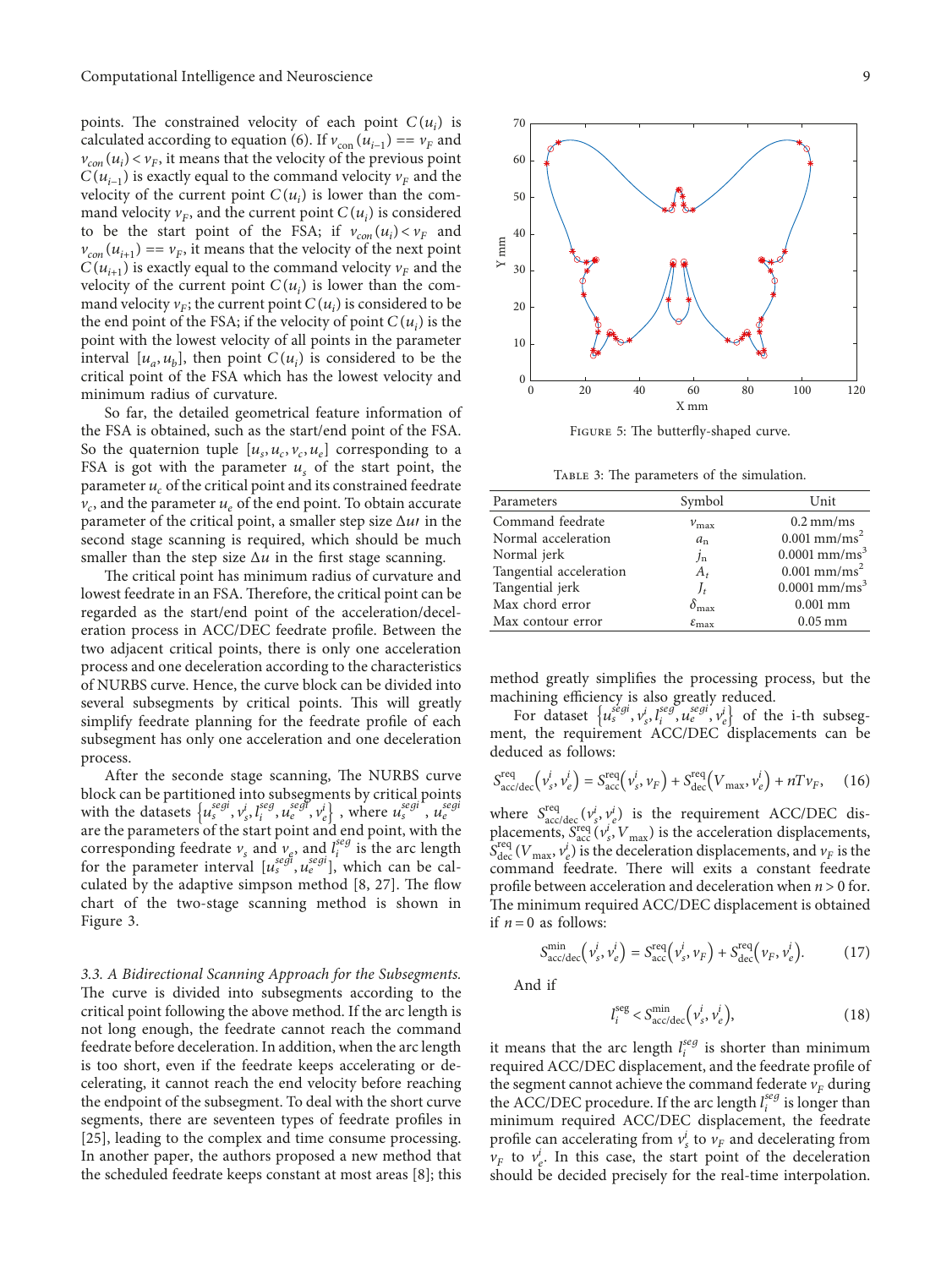|  |  | TABLE 4: The parameters of the butterfly-shaped curve. |  |  |  |  |  |
|--|--|--------------------------------------------------------|--|--|--|--|--|
|--|--|--------------------------------------------------------|--|--|--|--|--|

| Parameters  | Values                                                                                                                                                                                                                                                 |
|-------------|--------------------------------------------------------------------------------------------------------------------------------------------------------------------------------------------------------------------------------------------------------|
|             | $\{54.493, 52.139\}, \{55.507, 52.139\}, \{56.082, 49.615\}, \{56.780, 44.971\}, \{69.575, 51.358\}, \{77.786, 58.573\}, \{90.526, 67.081\}, \{19.526, 69.081\}.$                                                                                      |
| Control     | $\{105.973, 63.801\}, \{100.400, 47.326\}, \{94.567, 39.913\}, \{92.369, 30.485\}, \{83.440, 33.757\},$                                                                                                                                                |
|             | $\{91.892, 28.509\}, \{89.444, 20.393\}, \{83.218, 15.446\}, \{87.621, 4.830\}, \{80.945, 9.267\}, \{79.834, 14.535\}, \{76.074, 8.522\}, \{70.183, 14.535\}\}$                                                                                        |
|             | $12.550\}, \{64.171, 16.865\}, \{59.993, 22.122\}, \{55.680, 36.359\}, \{56.925, 24.995\},$                                                                                                                                                            |
|             | $\{59.765, 19.828\}, \{54.493, 14.940\}, \{49.220, 19.828\}, \{52.060, 24.994\}, \{53.305, 36.359\}, \{48.992, 22.122\}, \{44.814, 16.865\}, \{52.060, 24.994\}, \{53.305, 36.359\}, \{48.992, 22.122\}, \{44.814, 16.865\}, \{52.060, 24.994\}, \{53$ |
| points      | $\{38.802, 12.551\}, \{32.911, 8.521\}, \{29.152, 14.535\}, \{28.040, 9.267\}, \{21.364, 4.830\},$                                                                                                                                                     |
|             | $\{25.768, 15.447\}, \{19.539, 20.391\}, \{17.097, 28.512\}, \{25.537, 33.750\}, \{16.602, 30.496\}, \{14.199, 39.803\}, \{8.668, 47.408\}, \{16.602, 30.496\}, \{16.602, 30.496\}$                                                                    |
|             | $\{3.000, 63.794\}, \{18.465, 67.084\}, \{31.197, 58.572\}, \{39.411, 51.358\}, \{52.204, 44.971\},$                                                                                                                                                   |
|             | $\{52.904, 49.614\}, \{53.478, 52.139\}, \{54.493, 52.139\}$                                                                                                                                                                                           |
|             | $\{0, 0, 0, 0, 0.0083, 0.0150, 0.0361, 0.0855, 0.1293, 0.1509, 0.1931, 0.2273, 0.2435, 0.2561, 0.2692, 0.2889, 0.3170, 0.3316,$                                                                                                                        |
|             | 0.3482, 0.3553, 0.3649, 0.3837, 0.4005, 0.4269, 0.4510, 0.4660, 0.4891, 0.5000, 0.5109, 0.5340, 0.5489, 0.5731, 0.5994, 0.6163,                                                                                                                        |
| Weights     | 0.6351, 0.6447, 0.6518, 0.6683, 0.6830, 0.7111, 0.7307, .7439,0.7565, 0.7729, 0.8069, 0.8491, 0.8707, 0.9145, 0.9639, 0.9850,                                                                                                                          |
|             | 0.9917, 1.0, 1.0, 1.0, 1.0                                                                                                                                                                                                                             |
| Knot vector |                                                                                                                                                                                                                                                        |
|             |                                                                                                                                                                                                                                                        |

Therefore, we propose a bidirectional scanning method to further process the subsegment curve which consists of two stages: (1) forward scanning; (2) backward scanning.

The forward scanning is to reduce the types of feedrate profiles and improve time efficiency for short subsegment. First, the feedrate of the start/end point of the subsegment is set to be the same value, so that all subsegment can be regarded as the superposition of acceleration and mirror deceleration processes. Without loss of generality, the acceleration distance from the start point to the end point is exactly half of the arc length of the subsegment; that is, the acceleration from the start point to the end point just reaches the actual maximum feedrate. This not only takes into account the efficiency, but all short subsegments can use the same method to simplify the processing method. After forward scanning, each subsegment updates feedrate of the start/end point and gets the maximum allowable feedrate  $V_{\text{max}}$  that can actually be achieved and obtains the output dataset  $\{u_s^{\text{segi}}, v_s^i, l_i^{\text{seg}}, V_{\text{max}}, u_e^{\text{segi}}, v_e^i\}$ 

The backward scanning is to obtain the deceleration start point of each subsegment. For the long subsegment, the deceleration feedrate profile is decelerating from the command velocity to the velocity of the end point, while the short subsegment is decelerating from the actual maximum velocity to the velocity of the end point. The deceleration velocity profile is just the opposite of the acceleration velocity profile. The deceleration process can be regarded as the inverse process of acceleration, so as to get the start point of the deceleration. Through the backward scanning, the deceleration starting point can be found and gets the output dataset  $\{u_s^{\text{segi}}, v_s^i, \vec{J}_i^{\text{segi}}, V_{\text{max}}, u_{\text{dec}}, u_e^{\text{segi}}, v_e^i\}$ , where  $u_{\text{dec}}$ is the parameter of the start point for the deceleration process.

The bidirectional scanning algorithm is mainly to adapt to the changing curvature characteristics of the NURBS curve. It uses the forward scanning to handle the feedrate at the start and end of the curve segment, as well as the actual maximum feedrate. It uses the backward scanning to get the deceleration starting point. However, the limitation of the bidirectional scanning algorithm is that if the velocities of



FIGURE 6: The curvature of the butterfly-shaped curve.

the start and end points are different, the velocities at the convergence point of forward and backward interpolation need to be calculated, and the acceleration needs to be readjusted to make the velocity transition smoothly. In this paper, the feedrate of the start and end point of the subsegment is set to be the same value, so that all subsegments can be regarded as the superposition of acceleration and mirror deceleration processes.

The pseudocode representation of the forward scanning and backward algorithm are shown in Tables [1](#page-6-0) and [2](#page-6-0), and the specific steps are as follows.

- (A) Forward scanning:
	- Step 1. Let  $i = 0$ , i is the counter;

Step 2. Get the arc length  $l_i^{\text{seg}}$ , the starting feedrate  $v_s^i$ , and the ending feedrate  $v_e^i$  of the i-th subsegment; Step 3. Calculate the minimum required ACC/DEC displacement  $S_{seg}^{\min}(v_s^i, v_e^i)$  of the i-th subsegment accelerating from  $v_s^i$  to  $v_F$  (command feedrate) and decelerating from  $v_F$  to  $v_e^i$  under an S-shape ACC/ DEC feedrate profile described in reference 26 with acceleration and jerk of *A* and *J*;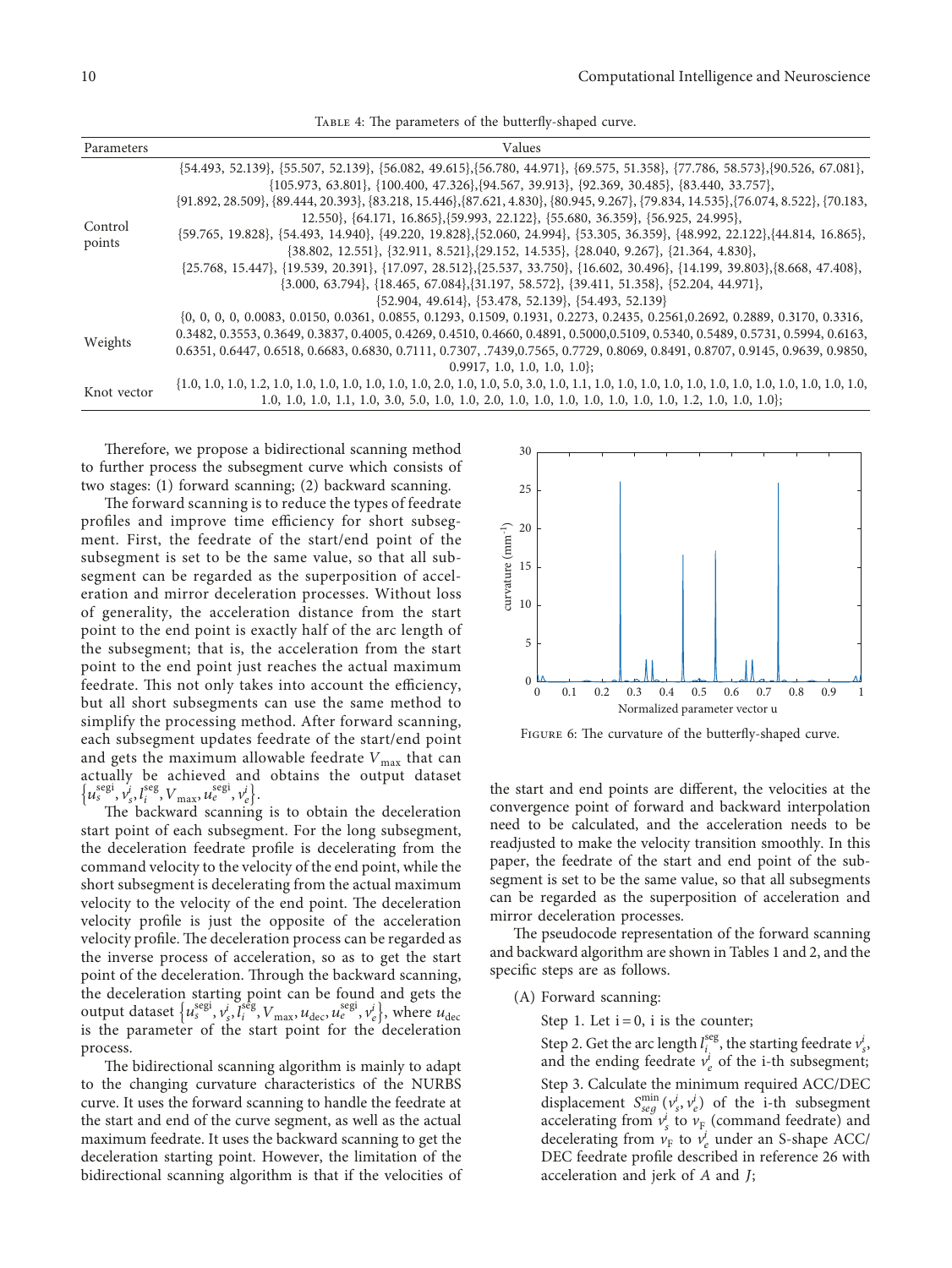Table 5: Segments information of the butterfly curve.

<span id="page-10-0"></span>

| Number                | U_start  | U_end    | V_start  | V_end        | Required_arc length | Acture_arclength | Complete S curve profile |
|-----------------------|----------|----------|----------|--------------|---------------------|------------------|--------------------------|
| Segment1              | 0.001    | 0.0169   | 0.060443 | 0.071035     | 38.307739           | 6.10257          | NO.                      |
| Segment <sub>2</sub>  | 0.0169   | 0.151502 | 0.071035 | 0.136423     | 31.208744           | 50.677979        | <b>YES</b>               |
| Segment3              | 0.151502 | 0.237903 | 0.136423 | 0.122992     | 26.428003           | 33.198769        | <b>YES</b>               |
| Segment4              | 0.237903 | 0.256303 | 0.122992 | 0.009457     | 35.054008           | 7.142123         | NO                       |
| Segment <sub>5</sub>  | 0.256303 | 0.2753   | 0.009457 | 0.142006     | 32.629776           | 7.737445         | NO                       |
| Segment <sub>6</sub>  | 0.2753   | 0.306796 | 0.142006 | 0.104414     | 27.698153           | 13.756968        | NO.                      |
| Segment <sub>7</sub>  | 0.306796 | 0.336292 | 0.104414 | 0.036195     | 36.596878           | 8.730752         | NO                       |
| Segment <sub>8</sub>  | 0.336292 | 0.35529  | 0.036195 | 0.03501      | 41.08812            | 9.29499          | NO                       |
| Segment9              | 0.35529  | 0.368188 | 0.03501  | 0.113086     | 35.733379           | 4.824294         | NO                       |
| Segment <sub>10</sub> | 0.368188 | 0.449777 | 0.113086 | 0.014613     | 36.137478           | 31.123468        | NO                       |
| Segment <sub>11</sub> | 0.449777 | 0.499971 | 0.014613 | 0.091119     | 38.27055            | 18.485075        | NO                       |
| Segment <sub>12</sub> | 0.499971 | 0.550179 | 0.091119 | 0.014629     | 38.270397           | 18.501719        | NO                       |
| Segment <sub>13</sub> | 0.550179 | 0.631792 | 0.014629 | 0.113006     | 36.145996           | 31.115427        | N <sub>O</sub>           |
| Segment <sub>14</sub> | 0.631792 | 0.644695 | 0.113006 | 0.035021     | 35.741718           | 4.826924         | NO                       |
| Segment <sub>15</sub> | 0.644695 | 0.663698 | 0.035021 | 0.036196     | 41.087765           | 9.303009         | NO.                      |
| Segment <sub>16</sub> | 0.663698 | 0.693103 | 0.036196 | 0.104468     | 36.591499           | 8.716472         | N <sub>O</sub>           |
| Segment <sub>17</sub> | 0.693103 | 0.724608 | 0.104468 | 0.141766     | 27.725693           | 13.74367         | N <sub>O</sub>           |
| Segment <sub>18</sub> | 0.724608 | 0.743611 | 0.141766 | 0.009517     | 32.662388           | 7.756817         | NO.                      |
| Segment <sub>19</sub> | 0.743611 | 0.762214 | 0.009517 | 0.125237     | 34.786385           | 7.203535         | NO.                      |
| Segment <sub>20</sub> | 0.762214 | 0.848428 | 0.125237 | 0.135905     | 26.228525           | 33.126568        | <b>YES</b>               |
| Segment <sub>21</sub> | 0.848428 | 0.983151 | 0.135905 | 0.071057     | 31.275175           | 50.711964        | <b>YES</b>               |
| Segment <sub>22</sub> | 0.983151 | 1.0      | 0.071057 | $\mathbf{0}$ | 39.830734           | 6.435459         | N <sub>O</sub>           |

Step 4. If  $l_i^{seg} < S_{seg}^{min}(v_s^i, v_e^i)$ , go to Step 5; otherwise, set  $V_{\text{max}} = v_F$ , go to Step 7.

Step 5. Update  $v_s^i$  and  $v_e^i$  by equation  $v_s^i = v_e^i = \min(v_s^i, v_e^i)$ . If the velocity at the starting/ ending point of the previous subsegment is updated, the velocity at the starting/ending point of the adjacent subsegment should be updated to a lower velocity by an iterative method.

Step 6. Recalculate the new maximum achievable feedrate  $V_{\text{max}-i}^{act}$  to satisfy  $S(v_s^i, V_{\text{max}-i}^{act}) = l_i^{seg}/2$  that accelerated from  $v_s^i$  to  $V_{\text{max}-i}^{\text{act}}$  and the displacement is half of the subsegment arc length, set  $V_{\text{max}} = V_{\text{max}-i}^{\text{act}}$ . Step 7. If  $i < N$ , N represents the number of subsegments, set  $i = i+1$ ; then go to Step 2; otherwise, end the program.

(B) Backward scanning:

Step 1. Set  $i = N$ ; N represents the number of subsegments.

Step 2. Get the arc length  $l_j^{seg}$ , maximum feedrate  $V_{\text{max}}$ , and the end feedrate  $v_e^i$  of the i-th subsegment from the forward scanning output.

Step 3. If  $V_{\text{max}} = v_F$  (command Feedrate), take the velocity of the ending point as the starting velocity, and  $v_F$  as ending velocity. The deceleration start point  $u_{\text{dec}}^i$  calculated reversely from  $u_e^i$  is the deceleration start point under S-shape ACC/DEC method described in reference 26; if  $V_{\text{max}} < v_F$ , take the velocity of the ending point as starting velocity, and  $V_{\text{max}}$  as ending velocity,  $l_{seg}^{i}/2$  as the displacement. Calculate the deceleration start point  $u_{\text{dec}}^i$ from  $u_e^i$  reversely.

Step 4. If  $i = 1$ , program ends; otherwise, set  $i = i-1$ , and go to Step 2.

After bidirectional scanning, the dataset of the final preinterpolation is obtained as  $\{ \tilde{u}_s^{segi}, v_s^i, V_{\text{max}}, u_{\text{dec}}, u_e^{segi}, v_e^i \},\}$ where  $u_s^{\text{segi}}$  and  $u_e^{\text{segi}}$  are the parameters of the start/end point for the *i*-th subsegment,  $v_s^i$  and  $v_e^i$  are the corresponding feedrate,  $V_{\text{max}}$  is the maximum achieved feedrate, and  $u_{\text{dec}}$  is the parameter of the start point of deceleration. The flow chart of the bidirectional scanning approach is shown in Figure [4.](#page--1-0)

#### **4. Simulation and Results**

The proposed NURBS interpolator is simulated on an Intel Core i7-8565U 1.8 GHz laptop. The butterfly-shaped curve is used for the proposed method shown in Figure [5.](#page--1-0) The proposed real-time NURBS interpolation under multiple constraints (RNIC) and adaptive feedrate interpolation (AFI) are adopted for comparison. The two methods are implemented for the butterfly-shaped curves, and the parameters are shown in Tables [3](#page--1-0) and [4.](#page--1-0)

The curvature of the test curve is shown Figure [6.](#page--1-0) The test curve has high curvature and low curvature regions. In the low curvature area, due to the constraint of curvature, the velocity will not be able to feed at the command velocity, which can be a good verification of our proposed method.

Both preprocessing and online interpolation routines are developed in C. Additionally, we use MATLAB software to quantitatively analyze the actual velocity, tangential acceleration, and tangential jerk, which can be expressed as follows: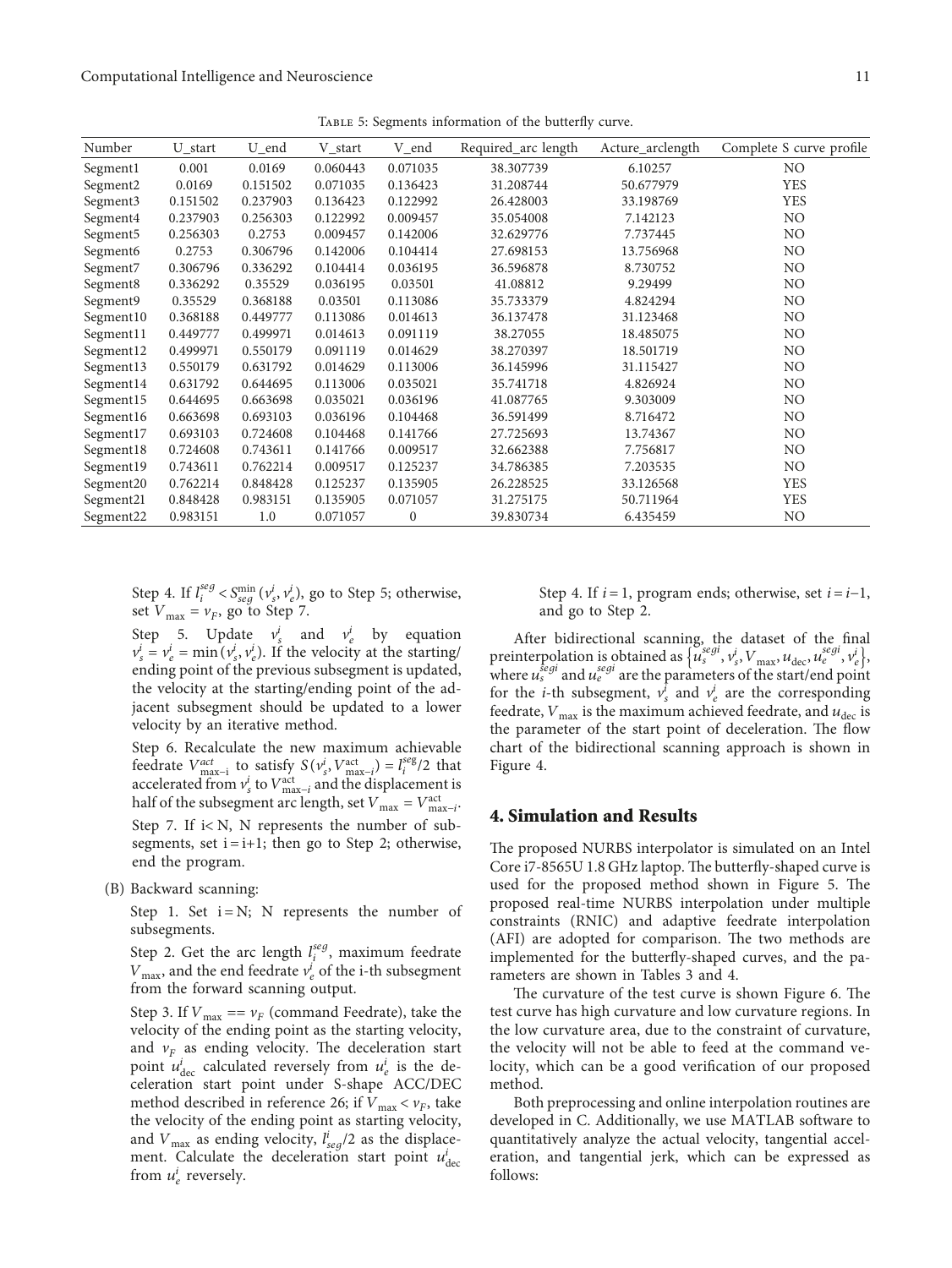$$
\begin{cases}\n v_{\text{actual},i} = \frac{|C(u_{i+1}) - C(u_i)|}{T}, \\
 a_{\text{actual},i} = \frac{v_{i+1} - v_i}{T}, \\
 j_{\text{actual},i} = \frac{a_{i+1} - a_i}{T}.\n\end{cases}
$$
\n(19)

Figure [5](#page--1-0) shows FSAs detected by the proposed scheme (RNIC) indicated by asterisk and hollow circle, where the asterisk marked points are the starting/ending point of a FSA, and the hollow circle marked points are the minimum velocity point of the FSAs, called the critical points. The NURBS curve block can be partitioned into subsegments by critical points. All information of segments for the test curve is listed in Table [5](#page-10-0). There are 21 segments on the test curve, where U\_start and U\_end are the parameters of starting/ ending point of segment, and V\_start and V\_end are the velocity of starting/ending point of the segment. Required arc length is the minimum length for the complete S curve acc/dec profile from U\_start to U\_end at the test curve. Acture arclength is the length of the curve from the U\_start to U\_end at the test curve. The complete S curve profile field shows that the curve segment can complete a complete acceleration and deceleration process when the value is 1, or cannot complete when the value is 0.

The optimized velocity profile by two methods is shown in Figures [7](#page--1-0) and [8,](#page--1-0) and the corresponding tangential acceleration/tangential jerk profiles are presented in Figures [9–12](#page--1-0). As depicted in Figures [7](#page--1-0) and [8,](#page--1-0) the feedrate is under the command feedrate by two methods. However, as shown in Figure [7](#page--1-0), the starting speed of the feedrate profile in AFI method is rising directly from 0 to the command feedrate, which will cause a large feedrate vibration and affects the processing quality. A similar situation exists at the ending point in Figure [7](#page--1-0). In the AFI method, the feedrate can meet the contour error limit adapted by the chord error, but the tangential acceleration exceeds the given tolerance at most of the time as shown in Figure [9](#page--1-0). The maximum tangential acceleration is  $0.0076$  mm/s<sup>2</sup> by AFI method, as shown in Table [5,](#page-10-0) which is seven times more than the maximum allowable value. At the same time, the fluctuation of acceleration also causes the tangential jerk to exceed the maximum allowable value. The maximum tangential jerk is  $0.0382$  mm/s<sup>3</sup> by AFI, as shown in Table [6,](#page-13-0) which is 380 times more than the maximum allowable value.

Compared with the AFI method, As shown in Figure [8,](#page--1-0) the initial speed of the feedrate profile in the proposed RNIC method starts at zero and then accelerates to the command speed. Correspondingly, at the end of the feedrate profile, the speed decelerates to zero. In the feedrate scheduling process, the feedrate is optimized under multiple constraints. Therefore, from Figures [10](#page--1-0) and [12](#page--1-0), the tangential acceleration and tangential jerk by the FSA method can met system requirements; all tangential kinematic constraints of the proposed method are satisfied perfectly as shown in Table [6.](#page-13-0) Thus, the smoothness of the speed of the interpolation process is ensured.



FIGURE 7: The velocity profile of the butterfly-shaped NURBS curve by AFI.



FIGURE 8: The velocity profile of the butterfly-shaped NURBS curve by RNIC.



FIGURE 9: The ACC profile of butterfly-shaped NURBS curve by AFI.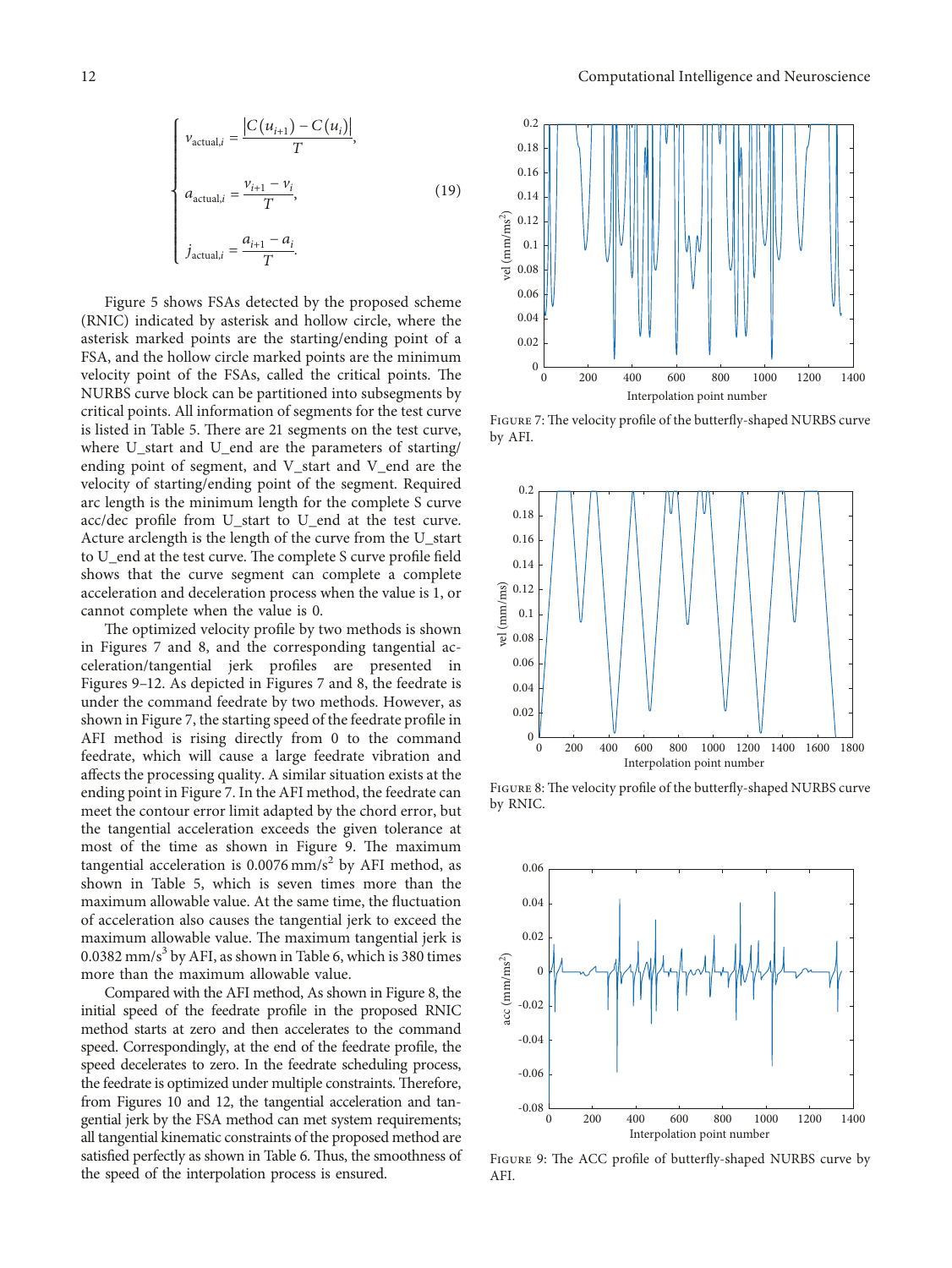

FIGURE 10: The ACC profile of butterfly-shaped NURBS curve by RNIC.



FIGURE 11: Jerk profile of butterfly-shaped NURBS curve by AFI.



FIGURE 12: Jerk profile of butterfly-shaped NURBS curve by RNIC.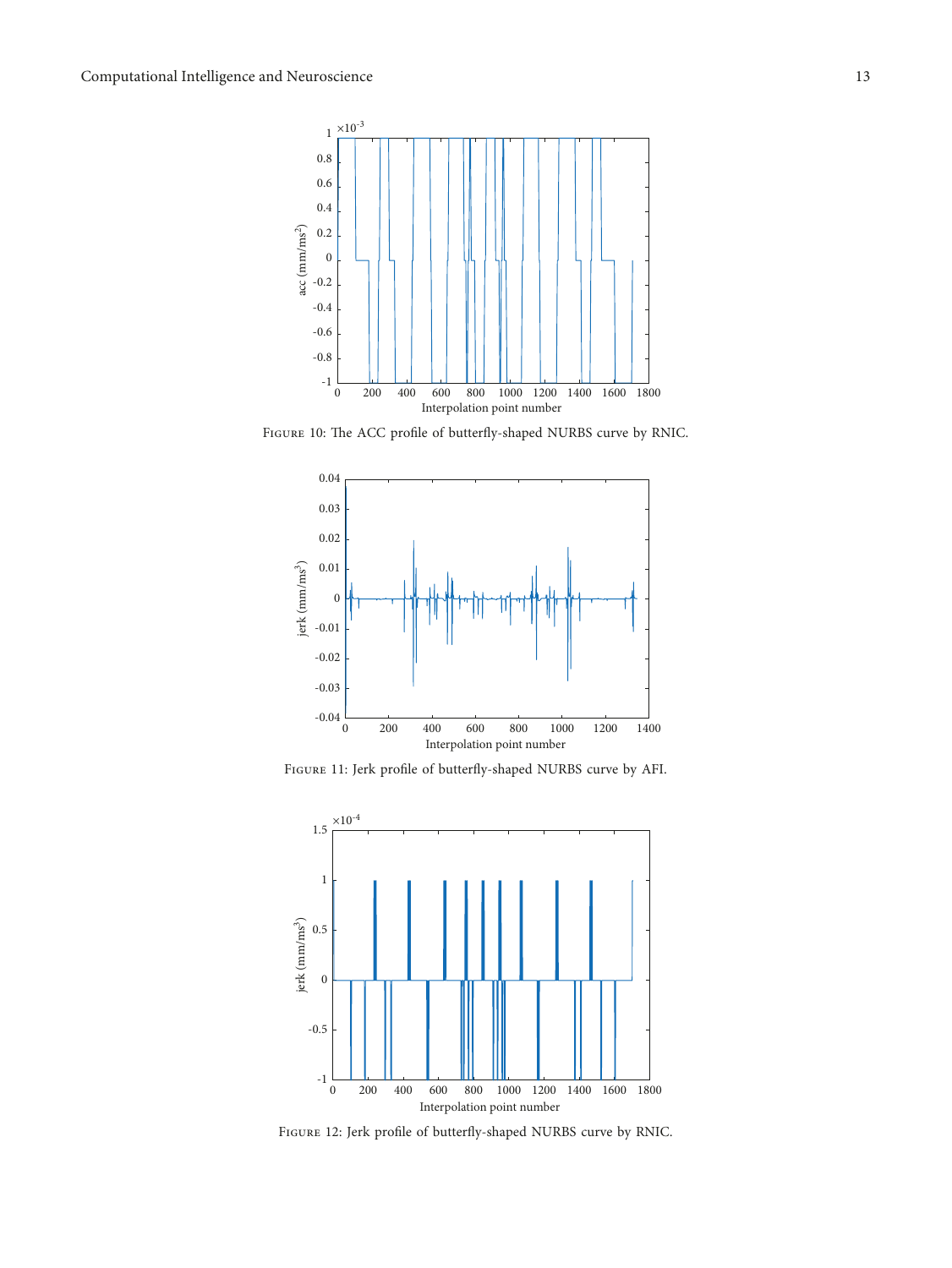TABLE 6: The comparison of simulation results of the two methods.

<span id="page-13-0"></span>

| Method                    | Start/end         |                   | Percentage of scheduling max tan-acc to maximum Percentage of scheduling max tan-jerk to maximum |
|---------------------------|-------------------|-------------------|--------------------------------------------------------------------------------------------------|
|                           | speed             | $tan$ -acc $(\%)$ | $tan-ierk$ $(\%)$                                                                                |
| AFI                       | $2 \text{ mm/ms}$ | 760               | 38200                                                                                            |
| <b>RNIC</b><br>(proposed) | $0 \text{ mm/ms}$ | 100               | 100                                                                                              |

The proposed RNIC method comprehensively considers the constraint of chord error, normal acceleration, normal jerk, and contour error in the preprocessing stage and directly introduces S-shaped ACC/DEC to the curve segments in the real-time interpolation. Compared with the AFI method, the proposed RNIC method adds a preprocessing module, which can realize the optimal feed under various constraints. It can be seen from the simulation results that the former has a greater improvement in speed smoothness than the latter. From the perspective of real-time processing, the former arranges non-real-time tasks to be completed in the preprocessing stage which can greatly reduce the working load of the real-time interpolation module, so that high-speed and high-precision machining with a smaller interpolation period can be achieved. In this sense, the real-time performance is significantly improved.

## **5. Conclusion**

In this paper, a real-time NURBS interpolation is proposed under geometric errors, normal kinematic constraints, and drive constraints. The preprocessing process is used to solve the problem that the velocity in NURBS interpolation is difficult to deal with under the condition of multiple constraints. The comparison and simulation analysis of the proposed RNIC method and the AFI method show that the proposed method has greatly improved in terms of velocity smoothness, acceleration, and jerk continuity. The simulation results show that the proposed algorithm is effective and greatly improves the real-time performance of the NURBS interpolator.

## **Data Availability**

The data used to support the findings of this study are available from the corresponding author upon request.

## **Conflicts of Interest**

The authors declare that they have no conflicts of interest.

### **Acknowledgments**

This work was supported by the Natural Science Foundation of Hunan Province under Grant no. 2021JJ30574 and was partly supported by the Research Foundation of Education Bureau of Hunan Province under Grant no. 21B0424.

### **References**

[1] S. S. Yeh and P. L. Hsu, "Adaptive-feedrate interpolation for parametric curves with a confined chord error," *Computer-Aided Design*, vol. 34, no. 3, pp. 229–237, 2002.

- [2] T. Yong and R. Narayanaswami, "A parametric interpolator with confined chord errors, acceleration and deceleration for NC machining," *Computer-Aided Design*, vol. 35, no. 13, pp. 1249–1259, 2003.
- [3] S.-H. Nam and M.-Y. Yang, "A study on a generalized parametric interpolator with real-time jerk-limited acceleration," *Computer-Aided Design*, vol. 36, no. 1, pp. 27–36, 2004.
- [4] X. Liu, F. Ahmad, K. Yamazaki, and M. Mori, "Adaptive interpolation scheme for NURBS curves with the integration of machining dynamics," *International Journal of Machine Tools and Manufacture*, vol. 45, no. 4–5, pp. 433–444, 2005.
- [5] B. Sencer, Y. Altintas, and E. Croft, "Feed optimization for five-axis CNC machine tools with drive constraints," *International Journal of Machine Tools and Manufacture*, vol. 48, no. 7–8, pp. 733–745, 2008.
- [6] Y. Sun, Y. Zhao, J. Xu, and D. Guo, "The feedrate scheduling of parametric interpolator with geometry, process and drive constraints for multi-axis CNC machine tools," *International Journal of Machine Tools and Manufacture*, vol. 85, pp. 49–57, 2014.
- [7] X. Beudaert, S. Lavernhe, and C. Tournier, "Feedrate interpolation with axis jerk constraints on 5-axis NURBS and G1 tool path," *International Journal of Machine Tools and Manufacture*, vol. 57, pp. 73–82, 2012.
- [8] Z. Y. Jia, D. N. Song, J. W. Ma, G. Q. Hu, and W. W. Su, "A NURBS interpolator with constant speed at feedrate-sensitive regions under drive and contour-error constraints," *International Journal of Machine Tools and Manufacture*, vol. 116, pp. 1–17, 2016.
- [9] J. W. Ma, Z. Y. Jia, F. Z. Qin, D. N. Song, J. W. Wen, and S. Y. Chen, "A five-axis dual-NURBS interpolator with constant speed at feedrate-sensitive regions under axial drive constraints," *Journal of Manufacturing Science and Engineering*, vol. 141, no. 6, Article ID 061002, 2019.
- [10] H. Liu, Q. Liu, and S. Yuan, "Adaptive feedrate planning on parametric tool path with geometric and kinematic constraints for CNC machining," *International Journal of Advanced Manufacturing Technology*, vol. 90, no. 5-8, pp. 1–8, 2017.
- [11] L. Huan, L. Qiang, Q. Liu, S. Yuan, and P. Sun, "The optimal feedrate planning on five-axis parametric tool path with geometric and kinematic constraints for CNC machine tools," *International Journal of Production Research*, vol. 55, no. 13, pp. 1–17, 2017.
- [12] W. Zhong, X. Luo, W. Chang, F. Ding, and Y. Cai, "A realtime interpolator for parametric curves," *International Journal of Machine Tools and Manufacture*, vol. 125, pp. 133–145, 2018.
- [13] H. Liu, Q. Liu, P. Sun, Q. Liu, and S. Yuan, "A polynomial equation-based interpolation method of NURBS tool path with minimal feed fluctuation for high-quality machining," *International Journal of Advanced Manufacturing Technology*, vol. 90, no. 9-12, pp. 1–9, 2017.
- [14] L. Qiang, L. Huan, and S. Yuan, "High accurate interpolation of NURBS tool path for CNC machine tools," *Chinese Journal of Mechanical Engineering*, vol. 29, no. 5, pp. 1–10, 2016.